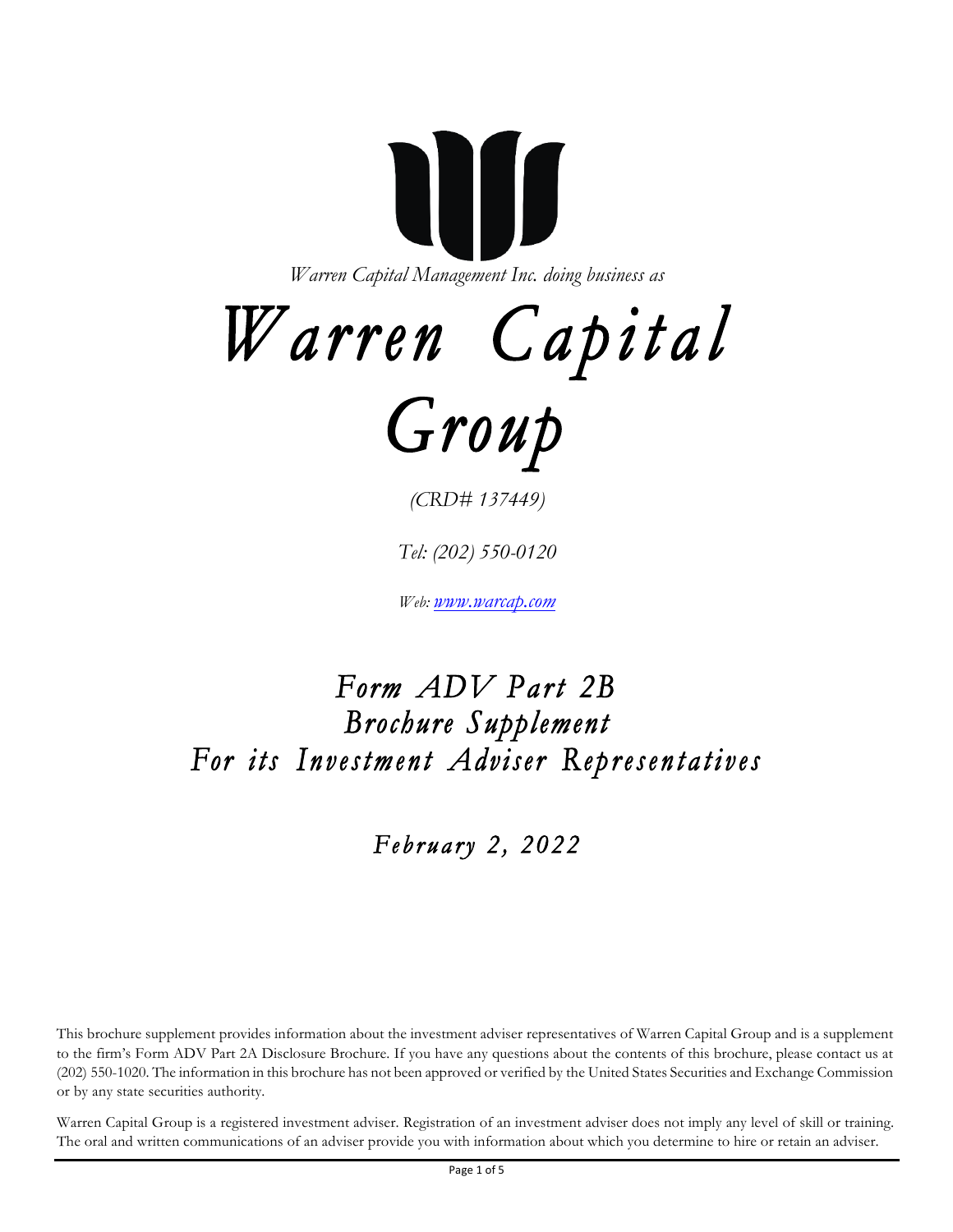## Joseph Warren (CRD# 2957268) (Born: 1975)

Mr. Warren is located in the Charleston, South Carolina offices and can be reached at 202.550.0120.

Item 2 - Formal Education after High School:

College of Charleston – Bachelor of Arts – 1997

Business Background:

| $2005 -$ Present | Warren Capital Group, President/Chief Compliance Officer |
|------------------|----------------------------------------------------------|
| $2016 - 2019$    | CheyTac USA LLC, Chief Executive Officer                 |
| $1998 - 2005$    | Morgan Stanley, Vice President                           |

Item 3 – Disciplinary Information:

Mr. Warren has no legal or disciplinary events required to be disclosed.

Item 4 – Other Business Activities

Mr. Warren serves as a board member for the following companies.

*Mortgage Harmony LLC*, Board Member *AmplfiedAg,* Board Member *Stash Storage,* Board Member

Mr. Warren serves as Managing Member for the following limited liability companies. WCG serves as the investment adviser to the companies listed below.

*WCG Private Holdings Series I, LLC Aceteria, LLC WCG Private Holdings Series II, LLC Imperium Aequitas LLC Praecisa Tenuras, LLC Beta Aequitas LLC Viridi, LLC Live Oak Management LLC Dulcis, LLC Live Oak Endeavor LLC Lumen Aqua LLC*

Mr. Warren serves as President and Founder of the Warren Capital Foundation, a 501c3 non-profit organization. The foundation has four primary objectives: eradicating cancer, enhancing opportunities for underprivileged youth, sheltering the homeless and preserving open space for public use. Each year the foundation investigates potential beneficiaries dedicated to these objectives to ensure that donations will be efficiently directed to these causes. Furthermore, Warren Capital manages all donations to the foundation free of charge in an effort to generate returns that can perpetuate donations indefinitely.

#### Item 5 – Additional Compensation

Mr. Warren does not receive compensation (i.e. sales awards or prizes, referral fees) for advisory services from any third-party.

#### Item 6 – Supervision

Mr. Warren is supervised by Parker Allen. Mr. Allen can be reached at 803.730.2169. Mr. Warren is required to adhere to our processes and procedures as described in our firm's Code of Ethics. We will monitor the advice that Mr. Warren gives to you by performing the following reviews:

- A review of relevant account opening documentation when the relationship is established;
- A daily review of account transactions;
- Review custodial information on a quarterly basis to assess account activity;
- Perform annual oversight so that Mr. Warren is aware of your current financial situation, objectives, and individual investment needs; and,
- A review of client correspondence on an as needed basis.

#### Item 7 – Requirements for State-Registered Advisers

Mr. Warren has not been found liable in any arbitration claim alleging damages in excess of \$2,500 nor any civil, self-regulatory, or administrative proceeding. Mr. Warren has not been the subject of a bankruptcy petition.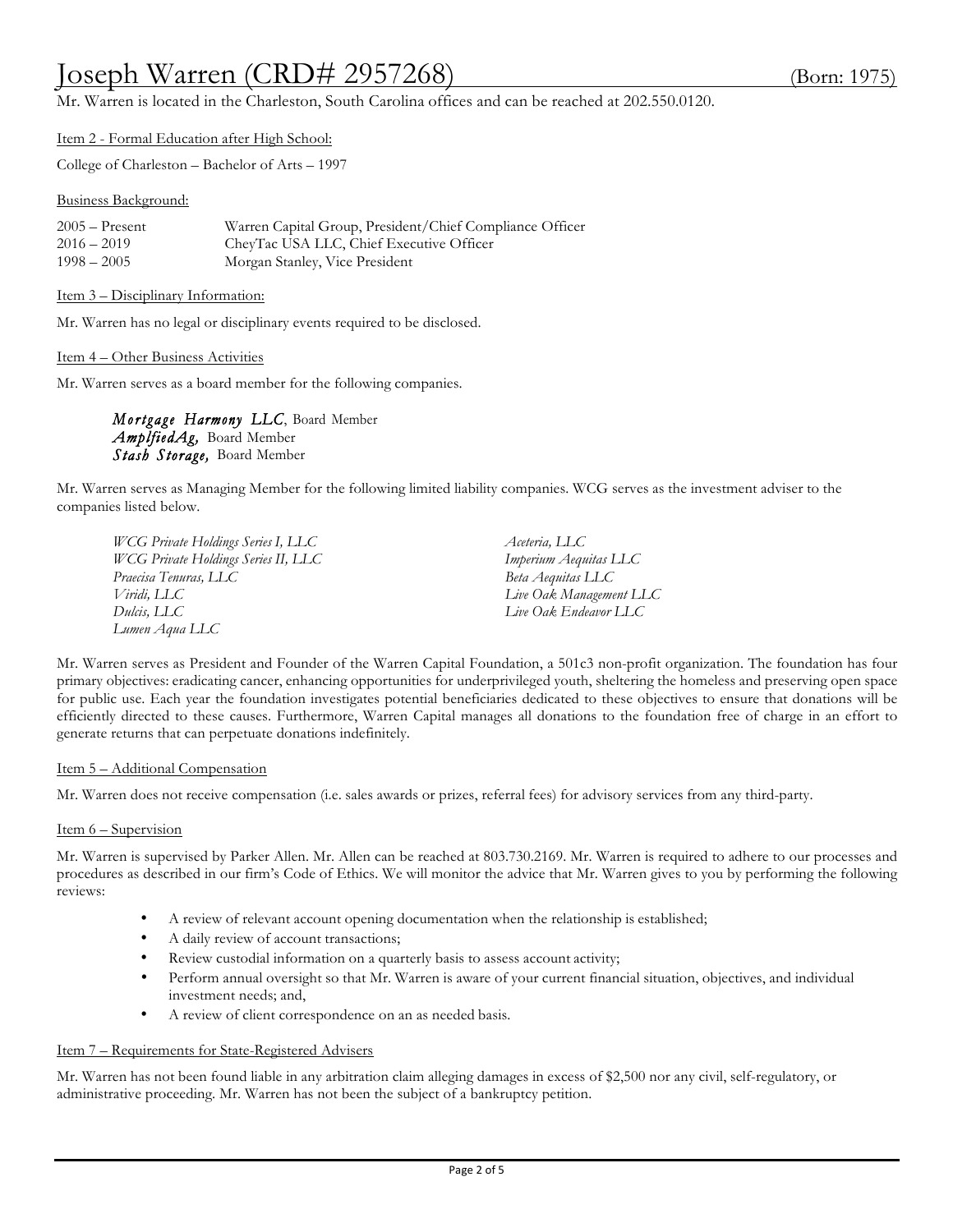## Stuart D. Brown (CRD# 1082825) (Born: 1955)

Mr. Brown works from his home office and can be reached at 202.674.3224 if you have any questions.

#### Item 2 - Formal Education after High School:

Thomas Jefferson College – Grand Valley University – Bachelor of Science in Public Health – 1981

#### Business Background:

| $2007 -$ Present | Warren Capital Group, Chief Investment Officer    |
|------------------|---------------------------------------------------|
| $2004 - 2007$    | Foxhall Capital, Vice President/Portfolio Manager |
| $1983 - 2004$    | Smith Barney; Vice President/Portfolio Manager    |
| $1982 - 1983$    | Rivierre Securities, Financial Consultant         |

#### Professional Designations

None

#### Item 3 – Disciplinary Information:

Mr. Brown has no legal or disciplinary events required to be disclosed.

#### Item 4 – Other Business Activities

Mr. Brown is the managing member of Rock Creek Capital, which provides investment advisory services.

#### Item 5 – Additional Compensation

Mr. Brown does not receive compensation (i.e. sales awards or prizes, referral fees) for advisory services from any third-party.

#### Item 6 – Supervision

Mr. Brown is supervised by Joseph Warren, Chief Executive Officer. Mr. Warren can be reached at 202.550.0120. Mr. Brown is required to adhere to our processes and procedures as described in our firm's Code of Ethics. We will monitor the advice that Mr. Brown gives to you by performing the following reviews:

- A review of relevant account opening documentation when the relationship is established;
- A daily review of account transactions;
- Review custodial information on a quarterly basis to assess account activity;
- Perform annual oversight so that Mr. Brown is aware of your current financial situation, objectives, and individual investment needs; and,
- A review of client correspondence on an as needed basis.

#### Item 7 – Requirements for State-Registered Advisers

Mr. Brown has not been found liable in any arbitration claim alleging damages in excess of \$2,500 nor any civil, self-regulatory, or administrative proceeding. He has not been the subject of a bankruptcy petition.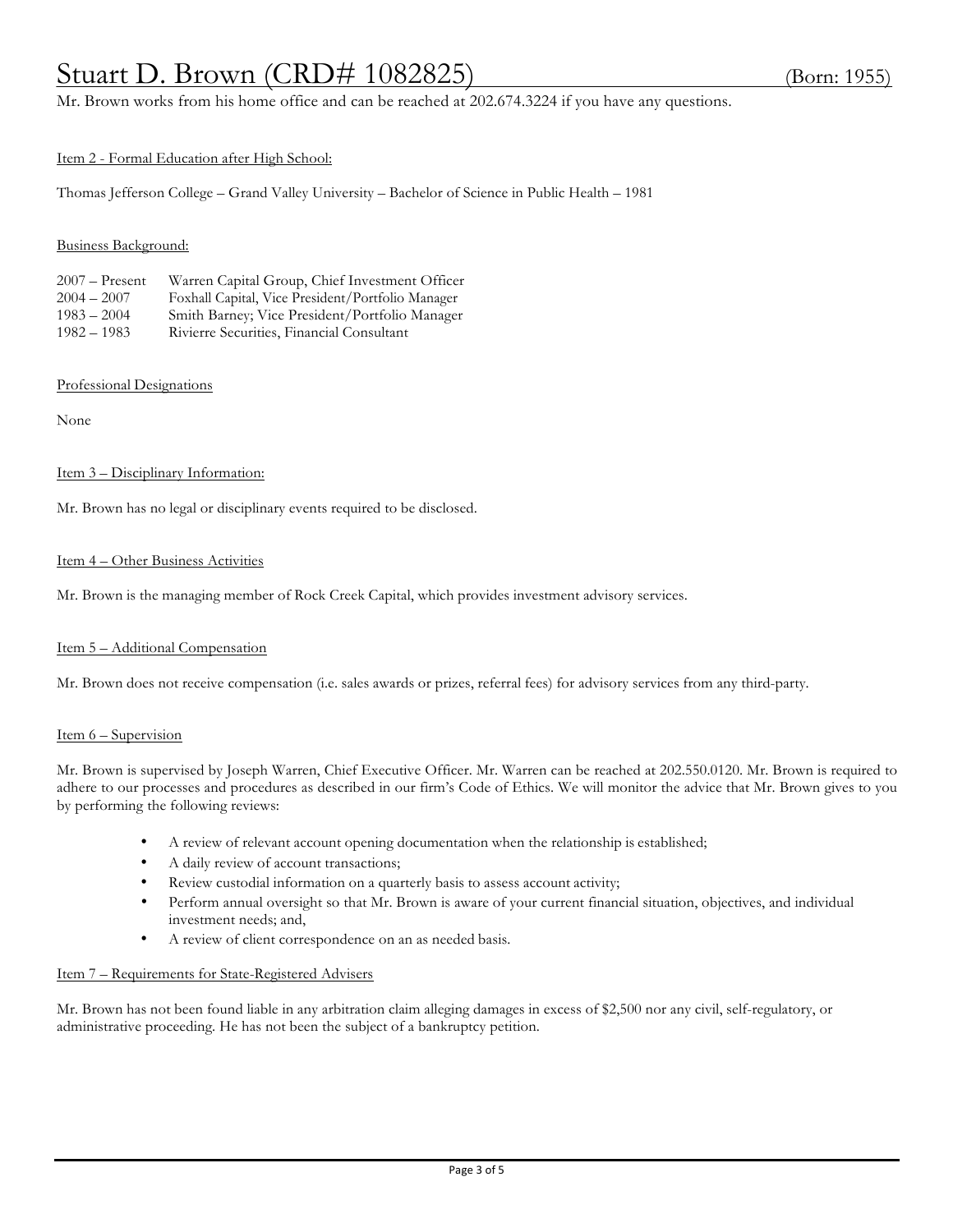## Parker S. Allen *(CRD*# 6438989) (Born: 1991)

Mr. Allen is located in the Charleston, South Carolina office and can be reached at 803.730.2169 if you have any questions.

#### Item 2 - Formal Education after High School:

College of Charleston – Bachelor of Science in Business Management – 2014 College of Charleston – Bachelor of Science in Hospitality and Tourism Management - 2014

#### Business Background:

2014 – Present Warren Capital Group, Financial Advisor and Chief Compliance Officer

2017 – Present Parker Allen Consulting LLC, Managing Member

2016 – 2019 CheyTac USA LLC, Chief Financial Officer

#### Professional Designations

None

#### Item 3 – Disciplinary Information:

Mr. Allen has no legal or disciplinary events required to be disclosed.

#### Item 4 – Other Business Activities

Since February 2017, Mr. Allen has owned and operated Parker Allen Consulting LLC which provides consulting services to small businesses. It is not investment related and represents less than 10% of the adviser's time and income.

#### Item 5 – Additional Compensation

Mr. Allen does not receive compensation (i.e. sales awards or prizes, referral fees) for advisory services from any third-party.

#### Item 6 – Supervision

Mr. Allen is supervised by Joe Warren, Chief Executive Officer. Mr. Warren can be reached at 202.550.0120. Mr. Allen is required to adhere to our processes and procedures as described in our firm's Code of Ethics. We will monitor the advice that Mr. Allen provides to you by performing the following reviews:

- A review of relevant account opening documentation when the relationship is established;
- A daily review of account transactions;
- Review custodial information on a quarterly basis to assess account activity;
- Perform annual oversight so that Mr. Allen is aware of your current financial situation, objectives, and individual investment needs; and,
- A review of client correspondence on an as needed basis.

#### Item 7 – Requirements for State-Registered Advisers

Mr. Allen has not been found liable in any arbitration claim alleging damages in excess of \$2,500 nor any civil,self-regulatory, or administrative proceeding. He has not been the subject of a bankruptcy petition.